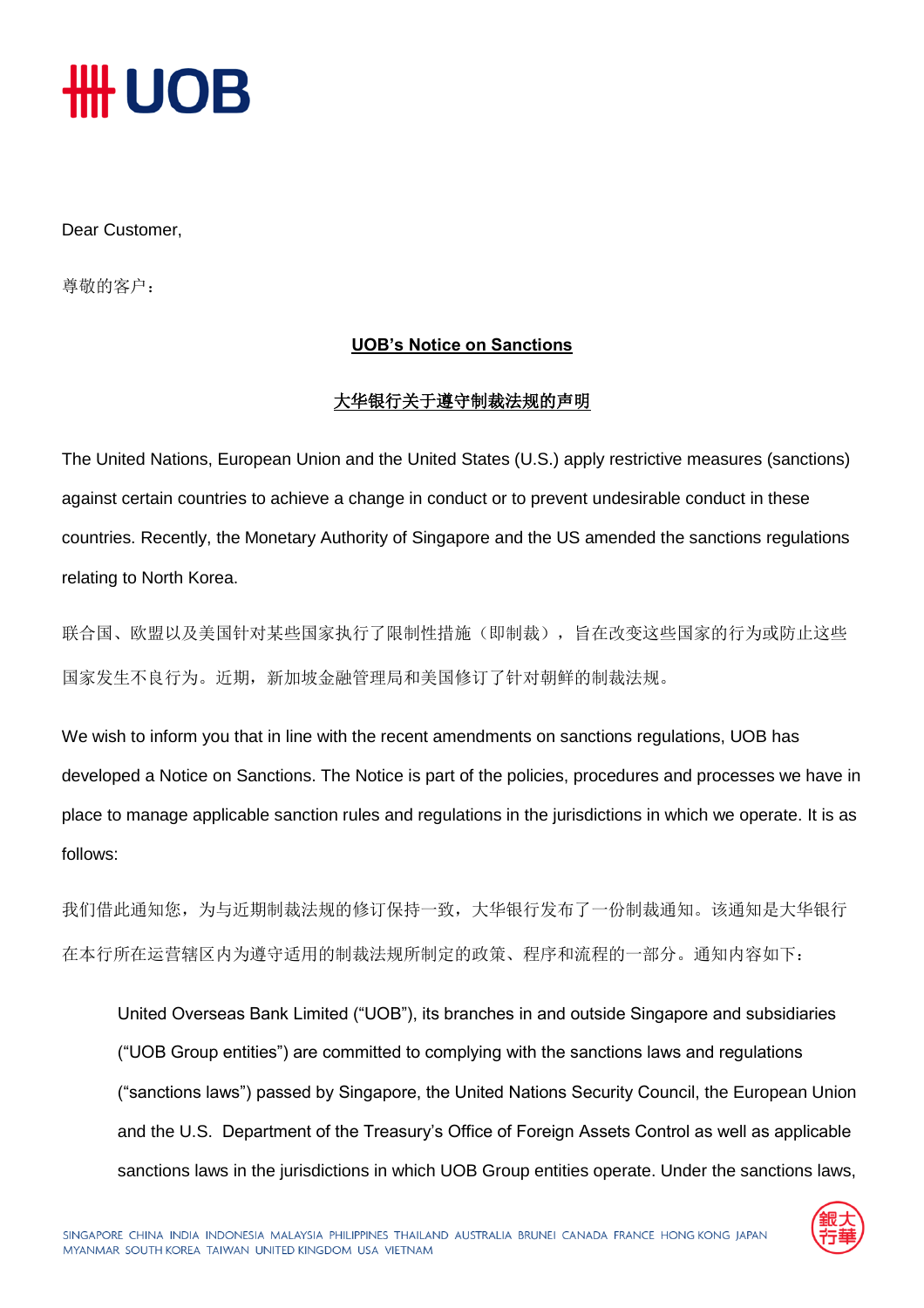## ₩ UOB

individuals and entities are prohibited from entering financial transactions or provide financial assistance or services in relation to sanctioned individuals, entities or activities and noncompliance with relevant regulations may result in criminal liability, fines or to both.

大华银行有限公司、及其在新加坡境内外的分支行及子公司("大华银行集团实体")致力于遵守 新加坡、联合国安理会、欧盟和美国财政部海外资产控制办公室制定的制裁法律及法规(以下统称: "制裁法律")以及大华银行集团机构所在辖区适用的当地制裁法律。根据制裁法律规定,个人及 机构不得与受制裁个人、机构开展金融方面的交易或者提供金融协助或服务或者受制裁的行为。违 反相关规定可能会导致刑事责任、罚款或两者兼而有之。

As such, UOB Group entities do not and will not open accounts, continue customer relationships, provide products or services, execute or facilitate transactions (directly or indirectly) or engage in any activity involving sanctioned individuals, entities, countries or territories. Currently, sanctioned countries and regions are the Crimea region, Cuba, Iran, North Korea, Sudan and Syria.

因此,大华银行集团机构不会/不将为任何涉及制裁的个人、机构、国家或地区开立账户、维持客户 关系、提供产品或服务、执行或协助(直接或间接地)交易或开展任何活动。目前,受制裁国家和 地区包括克里米亚地区、古巴、伊朗、朝鲜、苏丹和叙利亚。

By applying for products and services and by continuing a banking relationship with us, you represent and warrant that at all times, you are not subject to any sanction laws and shall not use UOB Group entities, products or services (regardless of currency) for the benefit of sanctioned individuals, entities, countries or territories. UOB Group entities will not hesitate to take necessary action, including reporting, rejecting and/or blocking transactions, rejecting funds, closing accounts, terminating relationships that appear to violate sanctions laws.